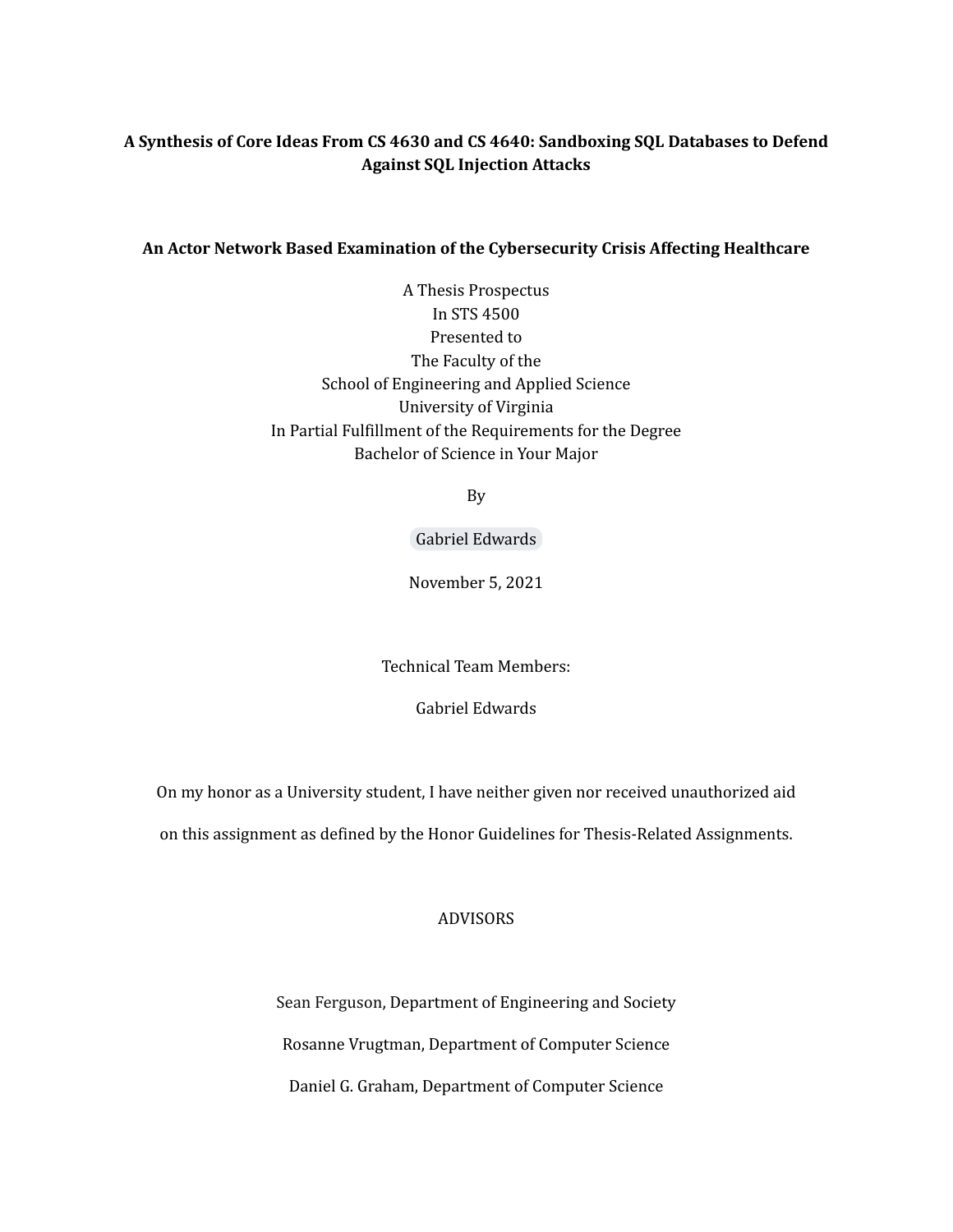## **Introduction**

The prevalence of cyber attacks on healthcare facilities has been steadily rising throughout the 2010's, and has only grown worse in more recent years. In 2020 alone, more than 600 facilities were affected by data breaches and ransomware attacks [\(Horowitz,](https://www.fiercehealthcare.com/tech/ransomware-attacks-cost-healthcare-industry-21b-2020-here-s-how-many-attacks-hit-providers) 2021); this is up by 42% from the amount of attacks in 2019 [\(Culbertson,](https://www.forbes.com/sites/forbestechcouncil/2021/06/07/increased-cyberattacks-on-healthcare-institutions-shows-the-need-for-greater-cybersecurity/?sh=60fc75985650) 2021). Many attacks like these are meant to steal patient financial data, as well as healthcare provider credentials ([Coventry,](https://pubmed.ncbi.nlm.nih.gov/29903648/) Branley, 2018); one of these breaches can cost a single hospital up to seven million dollars (*Jalali, [Kaiser,](https://www.jmir.org/2018/5/e10059/) 2018*), which could be disastrous for small hospitals. Other attacks are even more sinister than these, however, like a 2019 ransomware attack which shut down an Alabama hospital for eight days ([Poulsen,](https://www.wsj.com/articles/ransomware-hackers-hospital-first-alleged-death-11633008116) [McMillan,](https://www.wsj.com/articles/ransomware-hackers-hospital-first-alleged-death-11633008116) Evens). As well, some attacks seek to damage medical devices and infrastructure, which directly harm patients ([Perakslis,](http://www.forpath.org/glem/minutes/140905/Glem_140905_Cybersecurity_in_Health_Care.pdf) 2014). In the short term, these types of attacks can majorly disrupt hospitals ability to provide care, and can reduce the amount of resources that they have; with hospitals practically bursting at the seams due to the Covid-19 pandemic, this disruption could prove to be devastating to both individuals and communities. In the long term, as Coventry and Branley (2018) point out, there is the potential for foreign nation actors to disrupt healthcare across countries by attacking healthcare systems and shutting down medical devices. Existing accounts of nations launching cyber attacks on foreign infrustructures, such as in 2016 when Russian agents were responsible for causing nationwide blackouts in Ukraine ([Department](https://www.justice.gov/opa/pr/six-russian-gru-officers-charged-connection-worldwide-deployment-destructive-malware-and) of Justice, 2020), lend credibility to this idea.

With the widespread and increasing prevalence of these cyber attacks on hospitals, and their potentially devastating impact both generally and in light of the Covid-19 pandemic, there is a greater need than ever to pay closer attention. As such, my STS research will focus on an examination of the beliefs and tactics employed by the various actors within and outside of hospital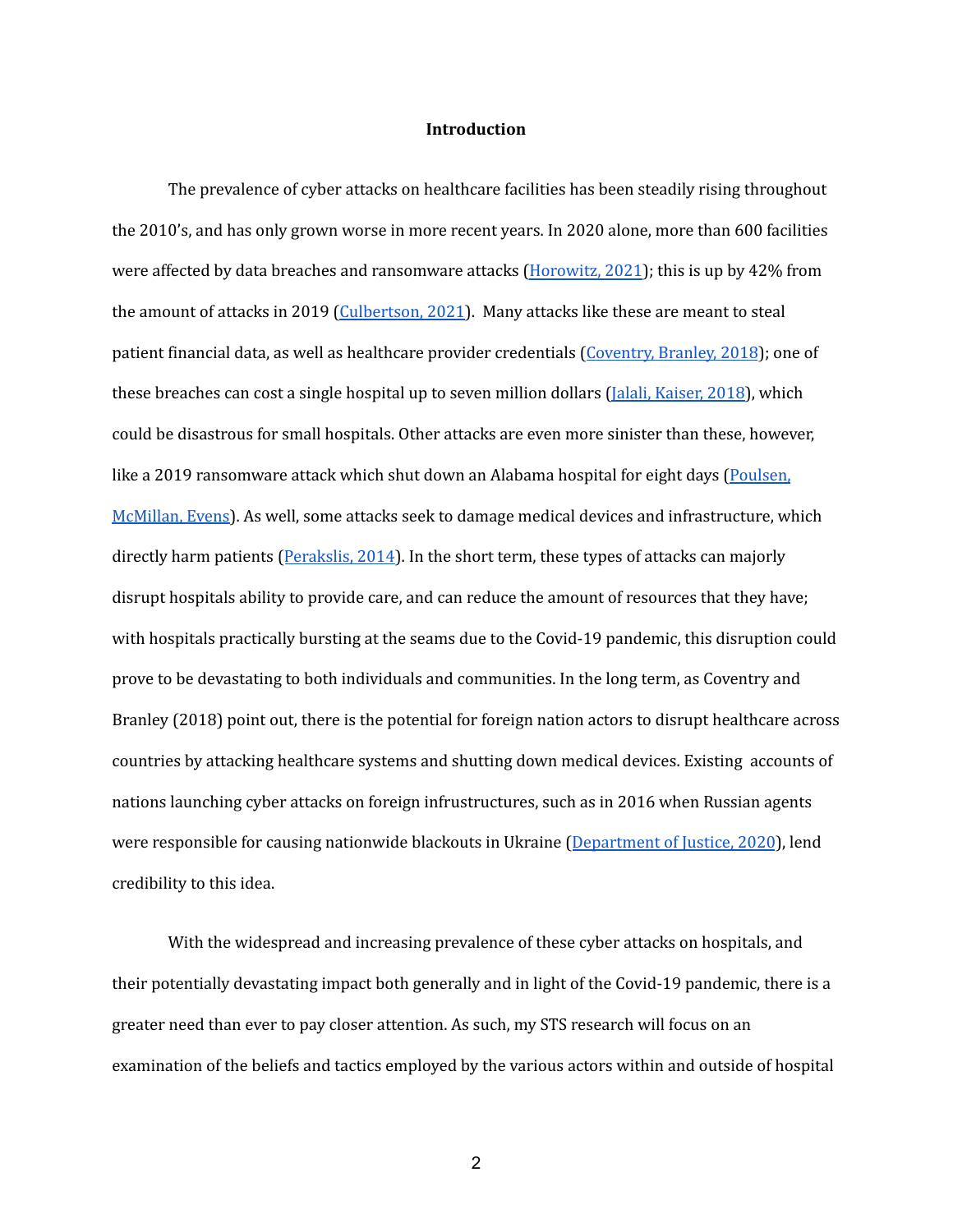networks to assess and mitigate the risk of cyber attacks. This is loosely coupled with my technical research topic, which will serve to synthesize the concepts of sandboxing software from CS 4630 and SQL databases from CS 4640, in order to mitigate the risk of SQL injection attacks. The goal of this synthesis will be to determine the efficiency and desirability of testing SQL queries on a separate copy of a given database, to prevent potential attacks from harming vulnerable systems. Though both will cover the topic of cyber security, SQL injection has not been shown to be overtly prevalent in typical hospital cyber attacks.

#### **Technical Topic**

The technical project will be in the form of a research paper, synthesizing concepts from two separate courses in the CS curriculum. The first concept to be examined is that of sandboxing software, taught in CS 4630. The idea of sandboxing is to completely separate and isolate a particular program from the rest of the machine it is running on. Doing so involves running the given program, along with every single other program, library, and system function that it requires, in a separate environment. This means that it has no physical way for the program to access any system resources outside of its scope, and can therefore not maliciously interact with the machine. The second concept is that of SQL databases from CS 4640. SQL is a computing language used to create databases and interact with them. It provides the user the ability to write queries, or statements that can select, insert, delete, or edit large sections of data within databases very quickly and easily. As such, SQL is very widely used in internet applications to store data.

The motivating factor behind the synthesis of these two ideas is a form of cyber-attack known as a SQL injection. According to security company Akamai, SQL injection attacks comprised two thirds of all attacks from 2017-2019 alone [\(Vijayan,](https://www.darkreading.com/attacks-breaches/sql-injection-attacks-represent-two-third-of-all-web-app-attacks) 2019). As such, an efficient defense from them could save potentially billions from attacks [\(Vijayan,](https://www.darkreading.com/attacks-breaches/sql-injection-attacks-represent-two-third-of-all-web-app-attacks) 2019). The idea of a SQL injection is that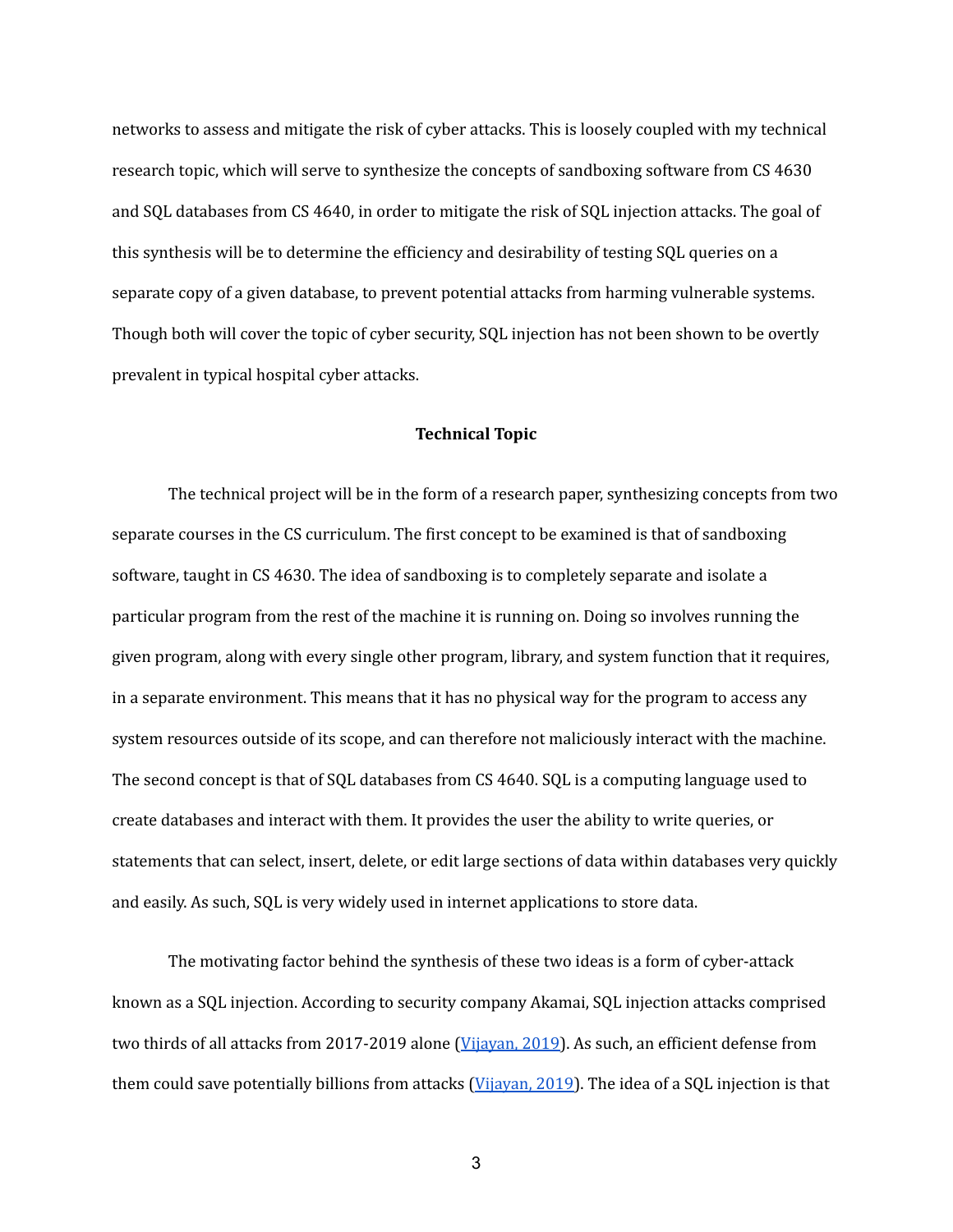when a website allows users to directly interact with a database, by providing input used to search the database, the user can instead provide an SQL query statement. This statement will then run as code instead, and potentially produce harmful results. For example, if a given website stores user account information in a SQL database, and searches for a user's account by matching a username and password input by the user, the user without an account could instead provide a query that tricks the server into believing that matching info was provided.

The actual technical topic will be to examine sandboxing SQL databases; that is, copying a database that is to be queried by some user input into a separate database, and comparing the isolated query results to a sample of expected results to verify that an injection leak will not occur. The goal of this examination is to determine primarily how effectively and efficiently this idea can be produced in a real web server environment. If this idea is infeasible, or impractical, then it has no application. Secondly, the goal is to determine the potential effects of doing this on both the runtime of the query, and the added space requirement. If sandboxing to test a query takes too long, then a user will not want to use the web service. As well, databases can become quite large, and storing more data on a server can become costly; if copying entire databases consumes too much storage, then server operators will not wish to adopt it.

### **STS Topic**

The goal of the STS research will be to determine why hospitals are so easily attacked by cyber criminals, mainly through examining how hospitals assess their risk, and what they do to mitigate it. The responsibility for mitigating the risk of cyber attacks falls upon no single party, and in this case is split in many directions. As such, this examination is best served by the use of the actor network theory (or ANT), which emphasizes examining the roles of both human and non-human agents, and the relationships between them. Specifically, this research will be modeled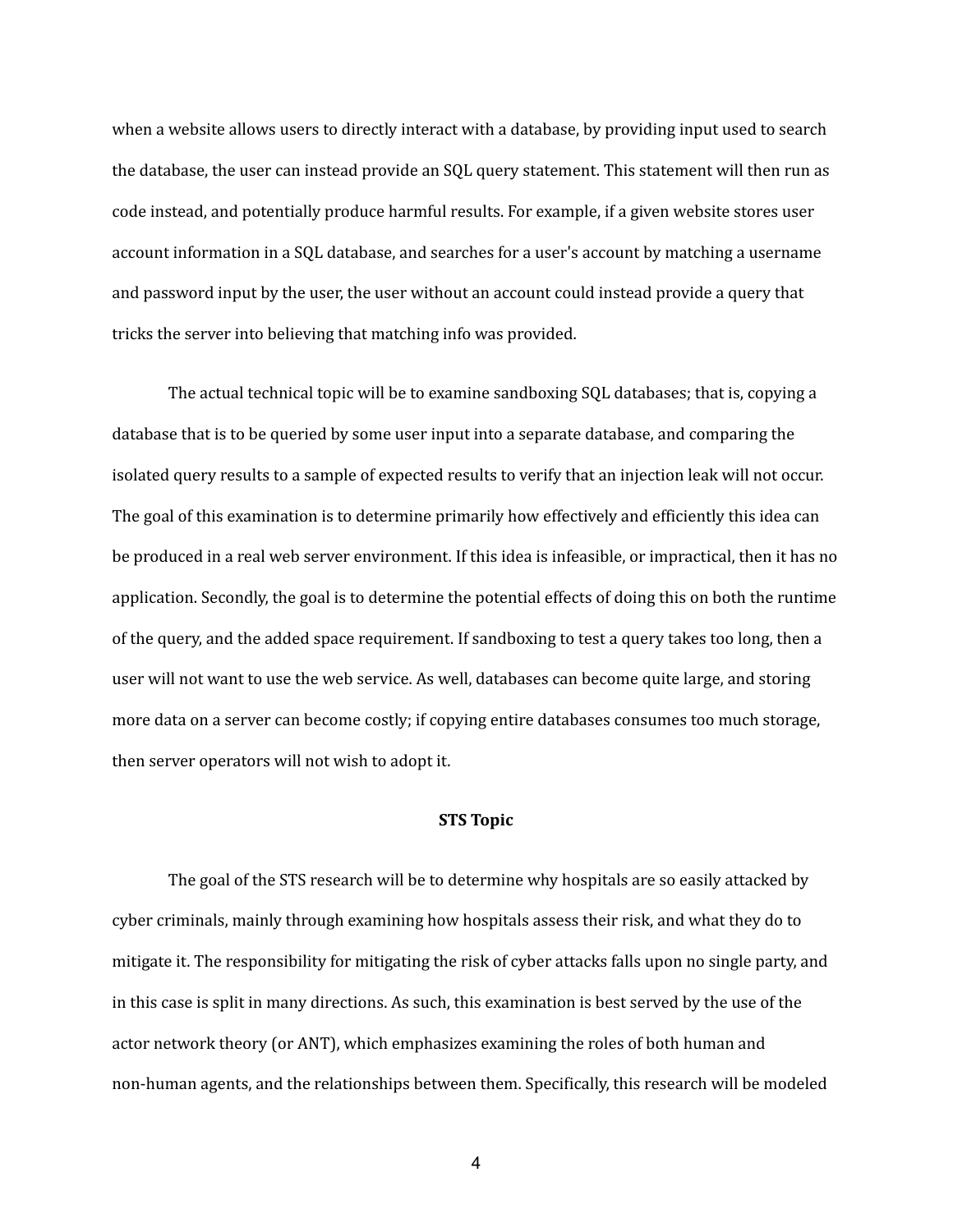after a version of the framework proposed by Cavelty (2018), which examines the global effects of cyber attacks through their influence on national politics and practices related to cyber security. Unlike the model framework, this research will focus on the policies and practices of actors involved with hospitals, as opposed to the politics of nations.

A logical first step in conducting research using ANT is to determine the actors involved in the cyber-security of hospitals. To this end, a pertinent question to answer is how are cyber criminals attacking most hospitals, i.e. what are the attack vectors most commonly used by criminals to gain access to hospital networks. According to a 2020 survey of 168 US healthcare professionals conducted by the HIMSS non-profit, the most commonly exploited security vulnerability is phishing scams [\(HIMSS,](https://www.himss.org/resources/himss-healthcare-cybersecurity-survey) 2020). The nature of a phishing scam is that malicious code is attached to an email, which is sent to an employee of some organization; opening the email releases the code into the organization's network. Falling victim to this sort of attack could be the responsibility of either the hospital staff, if they were negligent in vetting their emails, and/or of the hospital administration, if they failed to provide adequate training in defending against such attacks. According to the chief strategy officer of security company MediaPro, this potential for a lack of training is likely, especially due to the Covid-19 pandemic: security/technology budgets tend to be low, and with the necessity of purchasing technology to enable working from home, security training is often low priority [\(Henriquez,](https://www.securitymagazine.com/articles/93988-iowa-city-hospital-suffers-phishing-attack) 2020).

Another contributing factor to cyber criminals' access to hospital networks is the large amount of medical devices attached to them. Technology and medical devices are increasingly able to provide more efficient methods of treating patients. As such, hospitals are continuously acquiring more and more varied devices for use in their networks, as well as to monitor patients outside of the hospital [\(Coventry,](https://pubmed.ncbi.nlm.nih.gov/29903648/) Branley, 2018). An IT security professional at one hospital, interviewed in a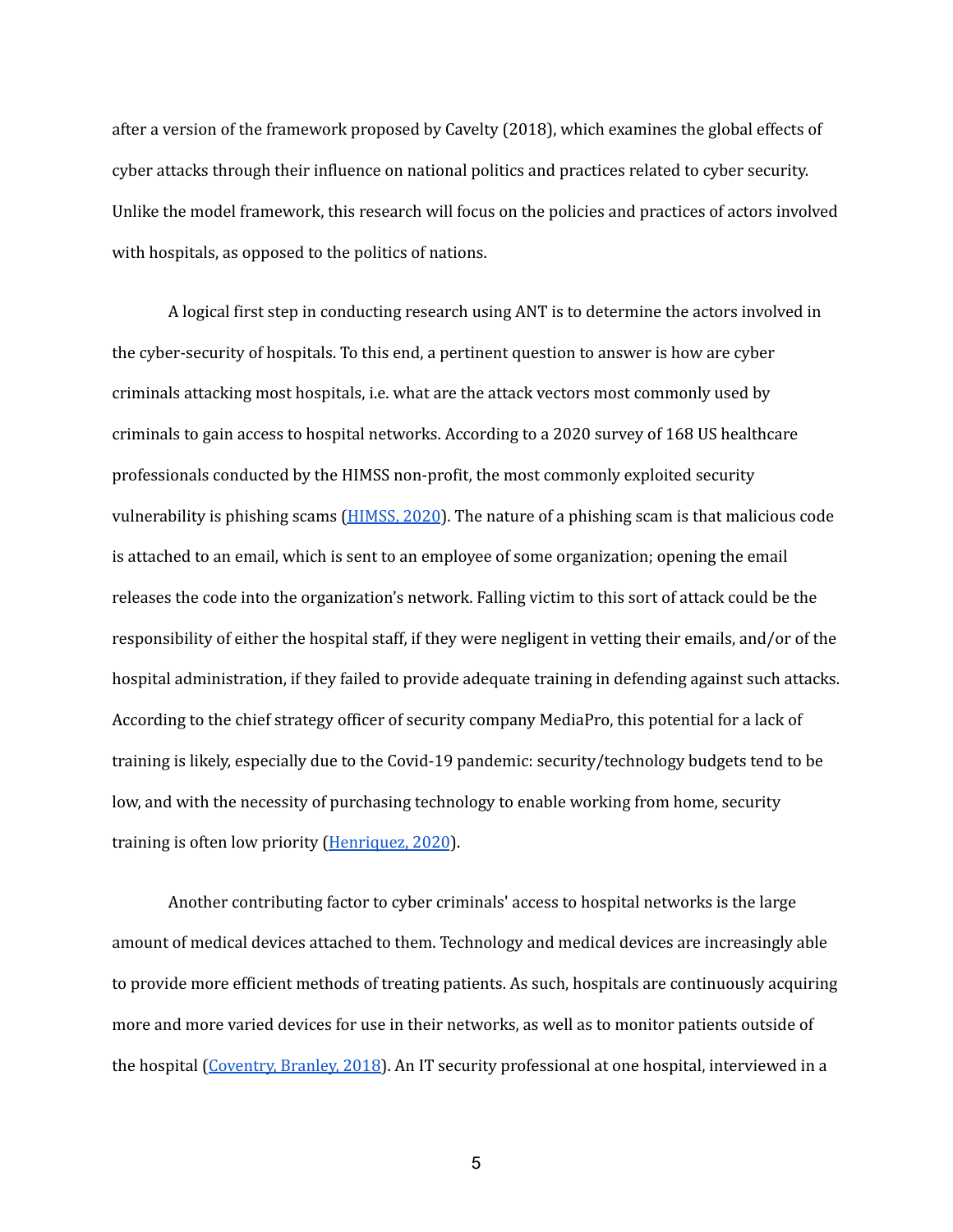study by Jalali and Kaiser (2018), reported that they alone are responsible for "8000 iPhones, 2000 Androids, 2000 iPads, and some Blackberries", as well as countless personal devices used by hospital staff (Jalali, [Kaiser,](https://www.jmir.org/2018/5/e10059/) 2018). With networks of tens of thousands of devices, it can be very easy for an attacker to obtain one and use it to breach a network [\(Coventry,](https://pubmed.ncbi.nlm.nih.gov/29903648/) Branley, 2018). In addition to the vastness in the amount of devices used, many hospitals employ legacy computer systems which are no longer supported, and are highly vulnerable to attack [\(Coventry,](https://pubmed.ncbi.nlm.nih.gov/29903648/) Branley, 2018). This heightened vulnerability also extends to the medical devices used to directly provide care in hospitals, like heart monitors or ultrasound machines. According to security professionals interviewed by Jalali and Kaiser (2018), many of these medical devices are not built with any thought to security, and as such can be easily compromisable, posing an inherent risk to hospital networks and patient health. Worsening this is that for some devices it can be highly impractical and challenging to factor security in, such as with Implantable medical devices like pacemakers and monitoring equipment, which are becoming increasingly electronically complex and connected (Rostami, Burleson, Juels, & [Koushanfar,](https://dl.acm.org/doi/pdf/10.1145/2463209.2488750) 2013). The limited resources available to them, along with a requirement for them to be readily accessible to and reprogrammable by healthcare providers, make it very difficult to apply security measures to them.

Another factor to consider with insecurity is the intervention of government agencies and legislation. For example, the FDA has begun to pass regulations and guidance in recent years for the manufacturers of medical devices to design them with a greater emphasis on security (U.S. [Food](https://www.fda.gov/medical-devices/digital-health-center-excellence/cybersecurity) and Drug [Administration,](https://www.fda.gov/medical-devices/digital-health-center-excellence/cybersecurity) 2021). Aside from this, organizations like HIPAA [\(Perakslis,](http://www.forpath.org/glem/minutes/140905/Glem_140905_Cybersecurity_in_Health_Care.pdf) 2014) and legislation like the Health Information Technology for Economic and Clinical Health Act [\(Jalali,](https://www.jmir.org/2018/5/e10059/) [Kaiser,](https://www.jmir.org/2018/5/e10059/) 2018) offer regulations on cyber security practices. Many IT professionals, however, feel that these merely "create a floor of cyber capabilities" (Jalali, [Kaiser,](https://www.jmir.org/2018/5/e10059/) 2018), and are only so helpful.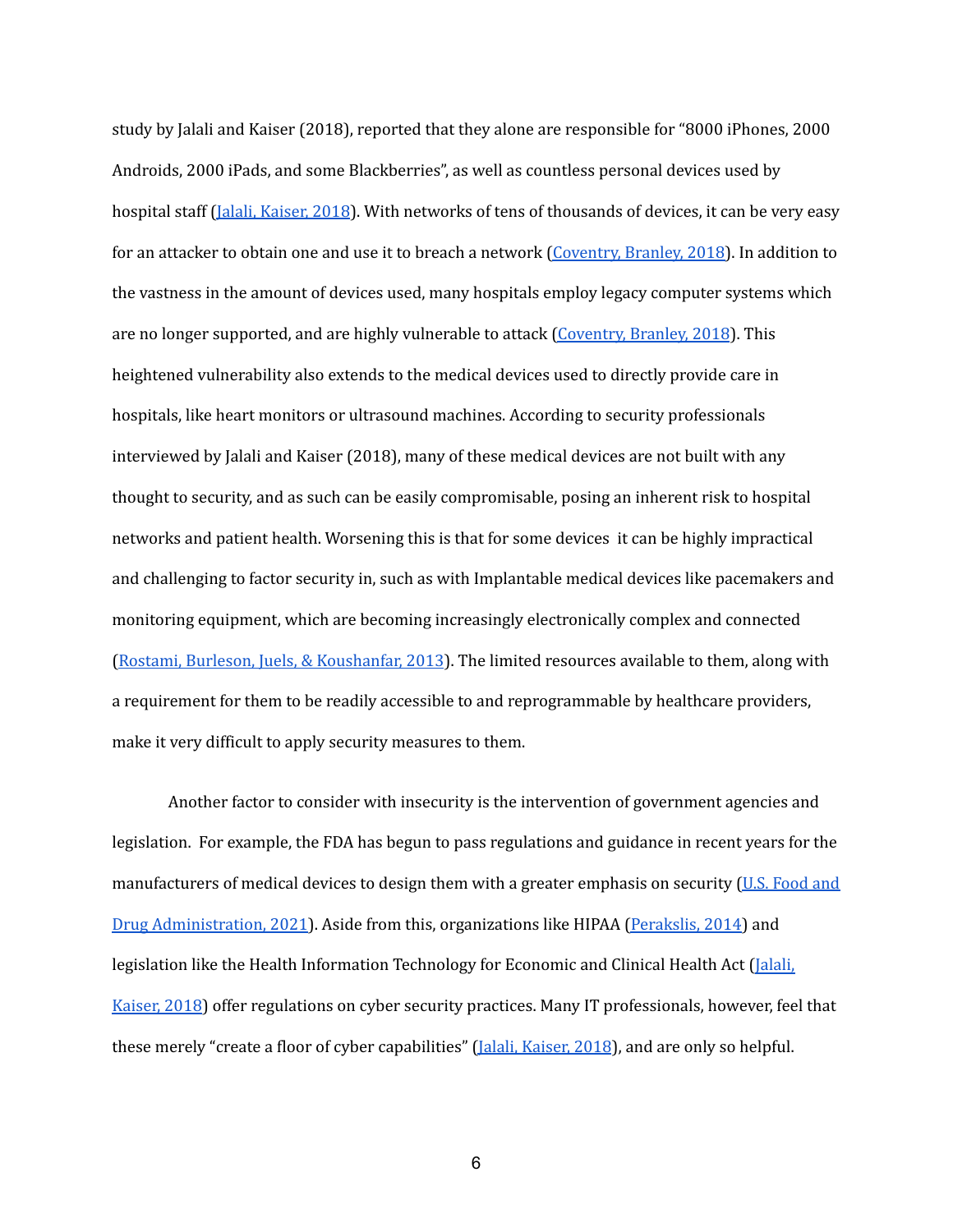From this examination of the landscape of healthcare cybersecurity, several important actors are identified. Firstly, hospital administrators are directly responsible for setting the cybersecurity budgets of facilities ([Coventry,](https://pubmed.ncbi.nlm.nih.gov/29903648/) Branley, 2018), providing training for staff [\(HIMSS,](https://www.himss.org/resources/himss-healthcare-cybersecurity-survey) [2020](https://www.himss.org/resources/himss-healthcare-cybersecurity-survey)), and procuring the networks potentially vulnerable devices and securing/updating them (Jalali, [Kaiser,](https://www.jmir.org/2018/5/e10059/) 2018). Secondly, hospital staff are the ones primarily targeted in social engineering based cyber attacks (like phishing), and are responsible for interacting daily with the plethora of devices that require security protocols (which, according to IT professionals interviewed by Jalali and Kaiser (2018), are often bypassed in the name of patient care). Third, device manufacturers are responsible for building the medical devices in hospital networks with security measures (or in cases not doing so) (Jalali, [Kaiser,](https://www.jmir.org/2018/5/e10059/) 2018). Additionally, the devices themselves serve as an important actor to consider, given the vast amounts of them in hospital networks (*Jalali, [Kaiser,](https://www.jmir.org/2018/5/e10059/) 2018*) and the difficulty of providing security designed into some medical devices (Rostami, [Burleson,](https://dl.acm.org/doi/pdf/10.1145/2463209.2488750) Juels, & [Koushanfar,](https://dl.acm.org/doi/pdf/10.1145/2463209.2488750) 2013). Finally, the attackers and their cyber-attacks themselves play the most important role in this discussion, as their specific actions motivate the reactions taken by all of the other actors. In addition to providing different roles in the cybersecurity of hospitals, these actors influence each other in a myriad of different ways. These networks of influence, though not touched on here, are extremely important to the topics understanding, and require deep analysis.

#### **Next Steps**

The research at this point has primarily served to identify the actors present in this discussion, and identify their roles and some of their behaviors/responsibilities. Using the evidence cited in this paper, as well as additional research that will be done, these actors all require further investigation to completely understand the exact roles that they play, and exactly how they interact with cybersecurity systems. As well, more research is needed to examine the networks of influence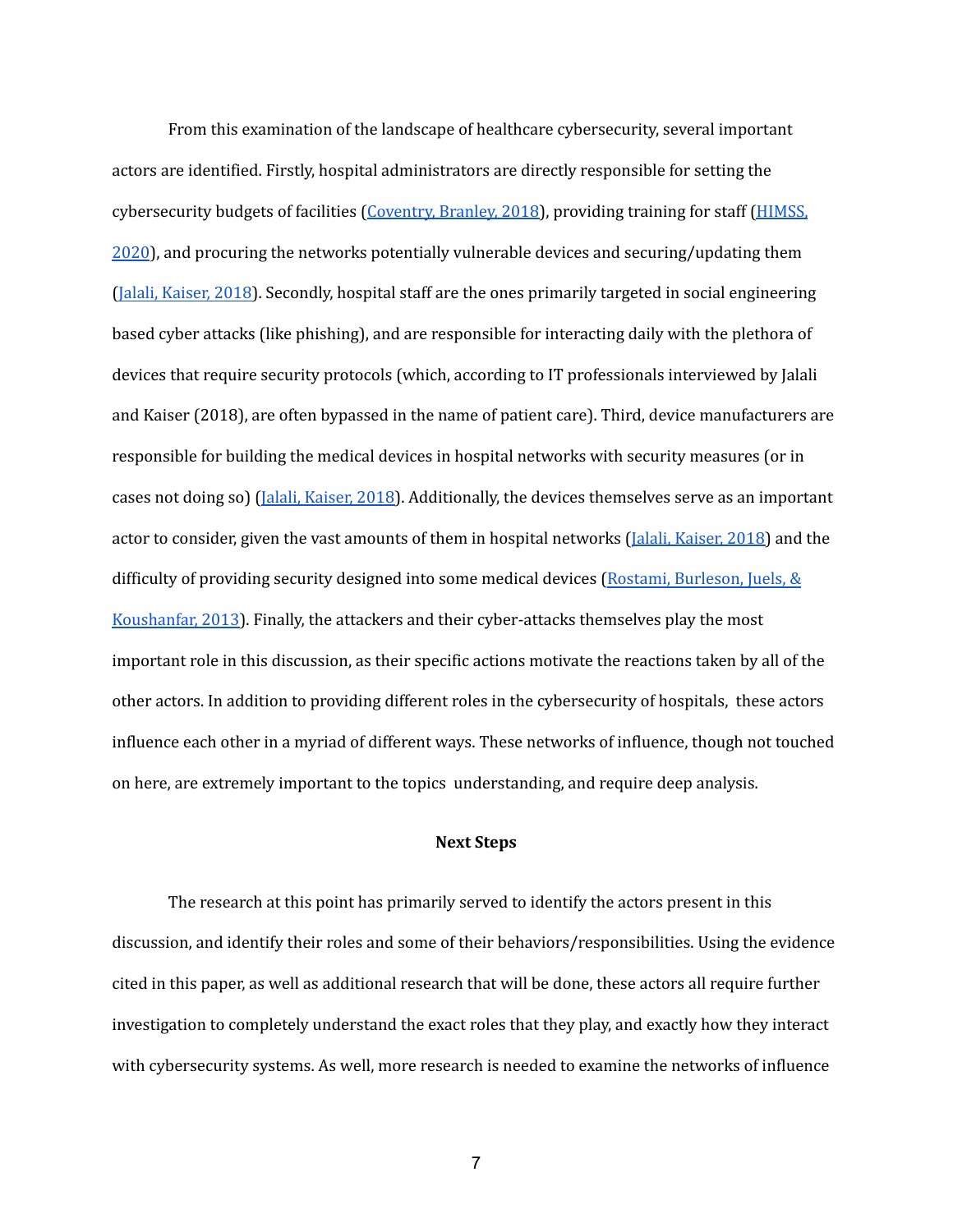between these actors. Additionally, as the research to this point all has used secondary sources, as much primary research (interviews) as feasible should be conducted.

## **References**

Cavelty, M. (2018). Cybersecurity Research Meets Science and Technology Studies. *Politics and Governance. 6(2)*. 22-30

<https://www.cogitatiopress.com/politicsandgovernance/article/view/1385/1385>

Coventry, L., & Branley, D. (2018). Cybersecurity in healthcare: A narrative review of trends, threats and ways forward. *Maturitas. 113.* 48-52 [https://www-clinicalkey-com.proxy01.its.virginia.edu/#!/content/journal/1-s2.0-S037851](https://www-clinicalkey-com.proxy01.its.virginia.edu/#!/content/journal/1-s2.0-S0378512218301658) [2218301658](https://www-clinicalkey-com.proxy01.its.virginia.edu/#!/content/journal/1-s2.0-S0378512218301658)

Culbertson, N. (2021, June 7). *Increased Cyberattacks On Healthcare Institutions Shows The Need For Greater Cybersecurity*. Forbes. [https://www.forbes.com/sites/forbestechcouncil/2021/06/07/increased-cyberattacks-on](https://www.forbes.com/sites/forbestechcouncil/2021/06/07/increased-cyberattacks-on-healthcare-institutions-shows-the-need-for-greater-cybersecurity/?sh=60fc75985650)[healthcare-institutions-shows-the-need-for-greater-cybersecurity/?sh=60fc75985650](https://www.forbes.com/sites/forbestechcouncil/2021/06/07/increased-cyberattacks-on-healthcare-institutions-shows-the-need-for-greater-cybersecurity/?sh=60fc75985650)

- Henriquez, M. (2020, November 23). *Iowa City Hospital Suf ers Phishing Attack*. Security. [https://www.securitymagazine.com/articles/93988-iowa-city-hospital-suffers-phishing-att](https://www.securitymagazine.com/articles/93988-iowa-city-hospital-suffers-phishing-attack) [ack](https://www.securitymagazine.com/articles/93988-iowa-city-hospital-suffers-phishing-attack)
- Horowitz, B. (2021, March 26). 2020 offered a 'perfect storm' for cybercriminals with ransomware attacks costing the industry. *Fierce Healthcare.* [https://www.fiercehealthcare.com/tech/ransomware-attacks-cost-healthcare-industry-21b](https://www.fiercehealthcare.com/tech/ransomware-attacks-cost-healthcare-industry-21b-2020-here-s-how-many-attacks-hit-providers) [-2020-here-s-how-many-attacks-hit-providers](https://www.fiercehealthcare.com/tech/ransomware-attacks-cost-healthcare-industry-21b-2020-here-s-how-many-attacks-hit-providers)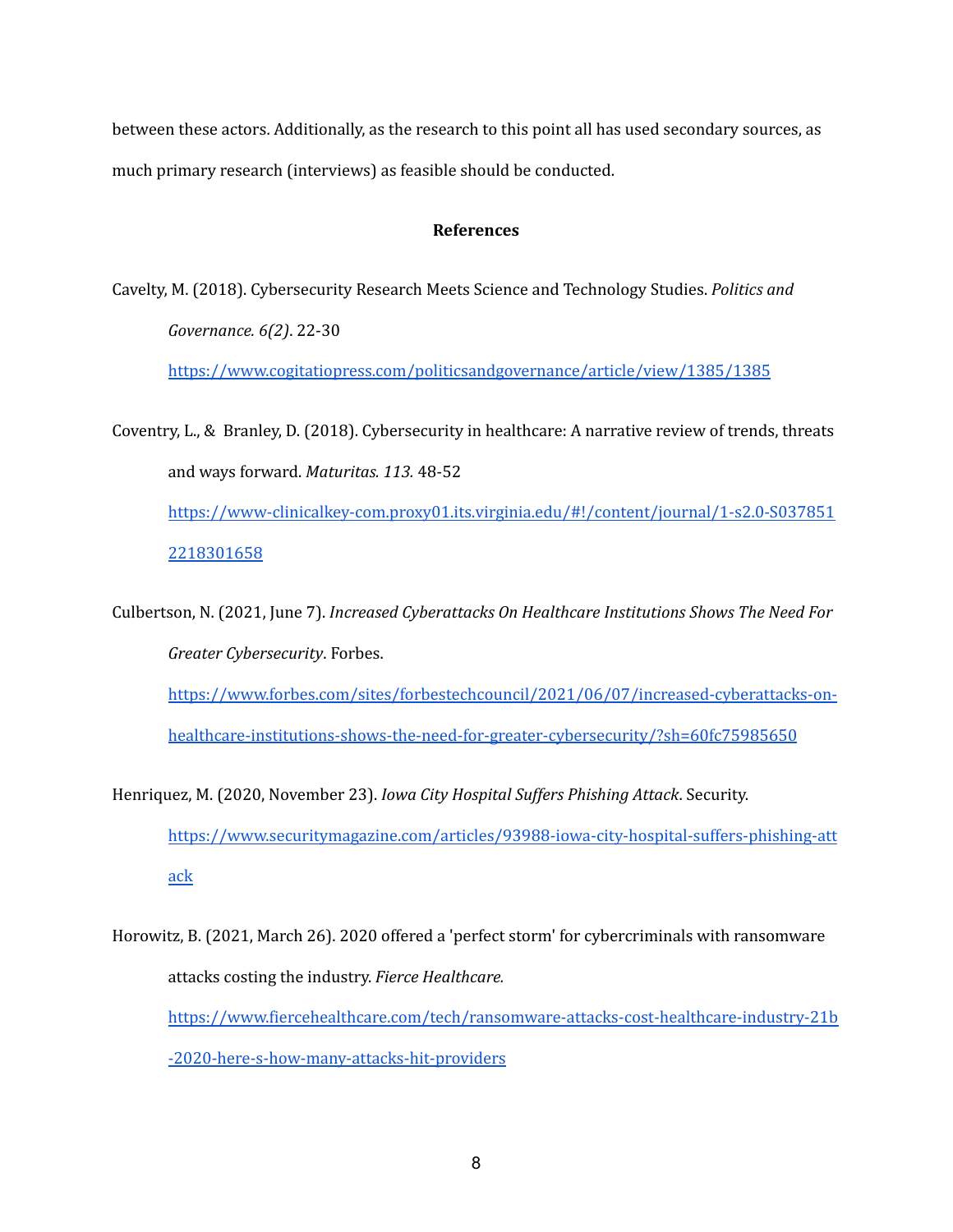Jalali, S., &, Kaiser, J. (2018). Cybersecurity in Hospitals: A Systematic, Organizational Perspective. *Journal of Medical Internet Research. 20(5).* <https://www.jmir.org/2018/5/e10059/>

Office of Public Affairs. (2020). *Six Russian GRU Of icers Charged in Connection with Worldwide Deployment of Destructive Malware and Other Disruptive Actions in Cyberspace.* U.S. Department of Justice[.](https://www.justice.gov/opa/pr/six-russian-gru-officers-charged-connection-worldwide-deployment-destructive-malware-and) [https://www.justice.gov/opa/pr/six-russian-gru-officers-charged-connection-worldwide-d](https://www.justice.gov/opa/pr/six-russian-gru-officers-charged-connection-worldwide-deployment-destructive-malware-and)

[eployment-destructive-malware-and](https://www.justice.gov/opa/pr/six-russian-gru-officers-charged-connection-worldwide-deployment-destructive-malware-and)

Perakslis, E. (2014). Cybersecurity in Health Care. *The New England Journal of Medicine, 371(5),* 395 – 397[.](http://www.forpath.org/glem/minutes/140905/Glem_140905_Cybersecurity_in_Health_Care.pdf) [http://www.forpath.org/glem/minutes/140905/Glem\\_140905\\_Cybersecurity\\_in\\_Health\\_Ca](http://www.forpath.org/glem/minutes/140905/Glem_140905_Cybersecurity_in_Health_Care.pdf) [re.pdf](http://www.forpath.org/glem/minutes/140905/Glem_140905_Cybersecurity_in_Health_Care.pdf)

Poulsen, K., McMillan, R., & Evans, M. (2021, September 30). *Distress: The Case of the First Alleged Ransomware Death*. The Wallstreet Journal. [https://www.wsj.com/articles/ransomware-hackers-hospital-first-alleged-death-11633008](https://www.wsj.com/articles/ransomware-hackers-hospital-first-alleged-death-11633008116)

[116](https://www.wsj.com/articles/ransomware-hackers-hospital-first-alleged-death-11633008116)

Rostami, M., Burleson, W., Juels, A., & Koushanfar, F. (2013). Balancing security and utility in medical devices? *DAC '13: Proceedings of the 50th Annual Design Automation Conference. 13*, 1-6. [https://dl.acm.org/doi/abs/10.1145/2463209.2488750?casa\\_token=JBujwvM9dFUAAAAA:](https://dl.acm.org/doi/abs/10.1145/2463209.2488750?casa_token=JBujwvM9dFUAAAAA:uk0SQpADbJdJSRQcyc8KvCRMhMGgrgXWprwazkRys_BiznuwhNwghFiewwJUquKDXAK79shxk612OA) [uk0SQpADbJdJSRQcyc8KvCRMhMGgrgXWprwazkRys\\_BiznuwhNwghFiewwJUquKDXAK79s](https://dl.acm.org/doi/abs/10.1145/2463209.2488750?casa_token=JBujwvM9dFUAAAAA:uk0SQpADbJdJSRQcyc8KvCRMhMGgrgXWprwazkRys_BiznuwhNwghFiewwJUquKDXAK79shxk612OA) [hxk612OA](https://dl.acm.org/doi/abs/10.1145/2463209.2488750?casa_token=JBujwvM9dFUAAAAA:uk0SQpADbJdJSRQcyc8KvCRMhMGgrgXWprwazkRys_BiznuwhNwghFiewwJUquKDXAK79shxk612OA)